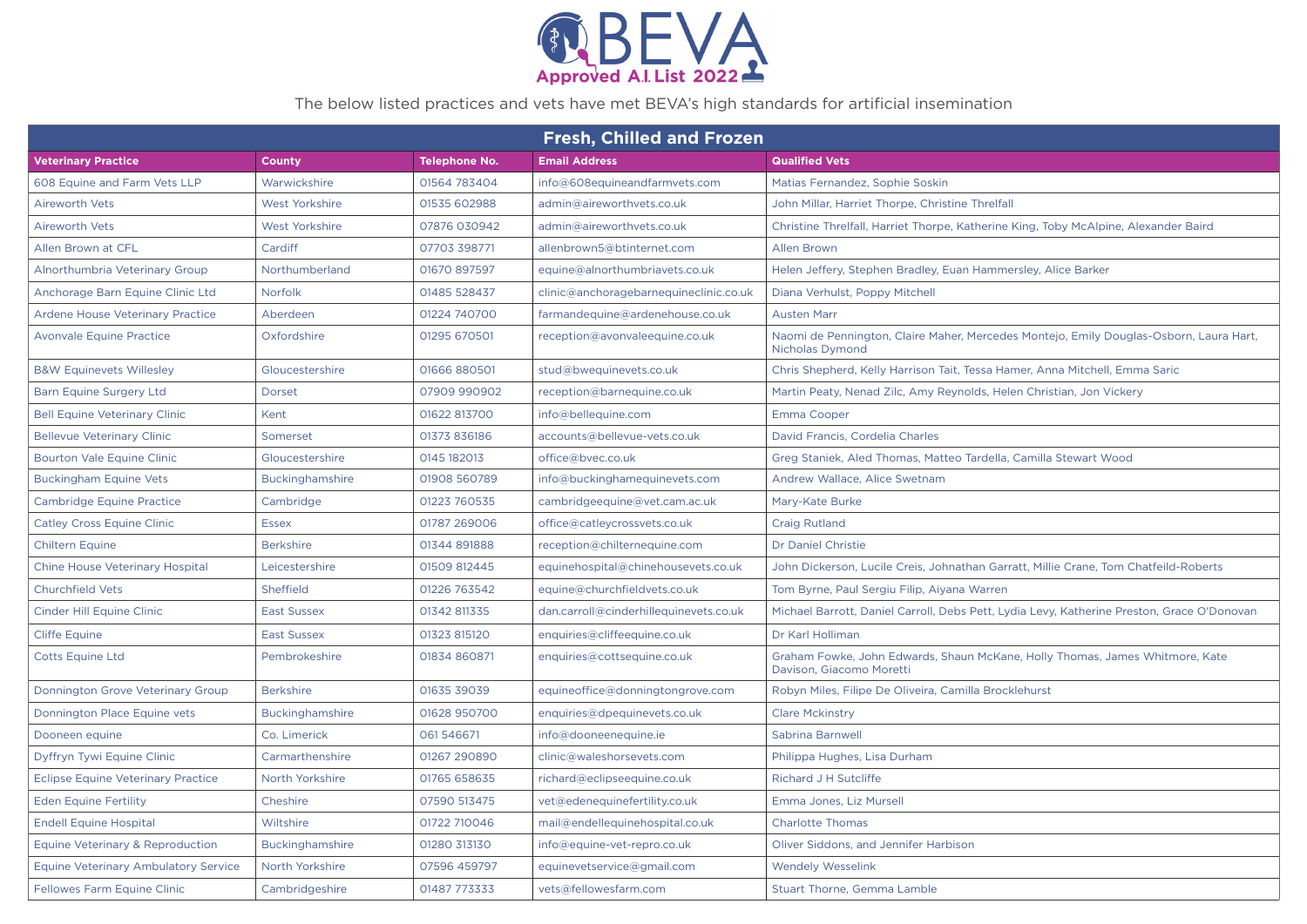| <b>Fyrnwy Equine Group</b>                            | Shropshire             | 01939 260251 | office@fyrnwy.co.uk                          | John Spencer, Heather Wallace                                                                                                               |
|-------------------------------------------------------|------------------------|--------------|----------------------------------------------|---------------------------------------------------------------------------------------------------------------------------------------------|
| Gillivervet                                           | Lancashire             | 01257 483161 | christine.cotton@gillivervet.co.uk           | John Gilliver, Alison Swift, Kathleen Hennessy, Hannah Birch, Joseph Winrow                                                                 |
| <b>Glasgow Equine Hospital and Practice</b>           | Lanarkshire            | 01413 305999 | vet-equine@gla.ac.uk                         | Kirsty Gallacher, Nicholas Graham                                                                                                           |
| <b>Hambleton Equine Clinic</b>                        | North Yorkshire        | 01642 723132 | info@hambleton-equine.co.uk                  | Alison Walters, Caroline Blakiston, Charlotte Greensit, Wendy Hartburn                                                                      |
| Hampden Veterinary Hospital                           | <b>Buckinghamshire</b> | 01296 745374 | equine@hampdenvets.co.uk                     | Dr. Katie Robinson, Dr. Peter Fennelly, Dr. Ed Brett                                                                                        |
| <b>Hird and Partners LLP</b>                          | West Yorkshire         | 01422 356106 | info@hirdandpartners.co.uk                   | Kara Johnston, Sally Strachan, Chris Lockett, Ian Macpherson, Rebecca Yates, Alexis<br>Kent, Sophie Boyd, Danielle Hughes, and Alice Wright |
| Hoermann Equine Ltd                                   | Rutland                | 01664 490440 | info@hoermannequine.com                      | Charlotte Taylor, Kate Blakeman, Meisha Micklewright                                                                                        |
| Isle Valley Equine Clinic                             | Somerset               | 01460 66099  | admin@islevalleyvets.co.uk                   | Susannah Reynoldson                                                                                                                         |
| <b>Lingfield Equine Vets</b>                          | Surrey                 | 01342 300008 | info@lingfieldequinevets.com                 | Imogen Burrows, Heather Lingham, Kate Granshaw, Lauren Morrison, Rachel Atherton                                                            |
| Mayes & Scrine EVP Ltd                                | <b>West Sussex</b>     | 01306 628222 | office@msvets.co.uk                          | <b>Ben Mayes</b>                                                                                                                            |
| McGonnell & Gillatt Equine Veterinary<br>Practice Ltd | <b>Berkshire</b>       | 01488 657575 | practicemanager@mghorsevets.co.uk            | <b>Richard Gillatt</b>                                                                                                                      |
| <b>Minster Equine Clinic</b>                          | North Yorkshire        | 01904 788840 | poppleton@minstervets.co.uk                  | Gemma Dransfield                                                                                                                            |
| Nantwich Equine Vets LLP                              | Cheshire               | 01270 628888 | info@nantwichequinevet.co.uk                 | Campbell Thompson, Eadaoin McLoughlin                                                                                                       |
| Newmarket Equine Hospital                             | <b>Suffolk</b>         | 01638 782000 | office@neh.uk.com                            | Jan Pynn, Charlie Smith, Zara Wise, Jessica White, Sally Bate, Liam MacGillivray, Tim<br>Lee                                                |
| Newnham Court Equine Clinic                           | Kent                   | 01622 737884 | office@newnhamcourtequine.co.uk              | Katie Snalune, Pippa Hawkes                                                                                                                 |
| North West Equine Vets                                | North Yorkshire        | 0808 1685580 | office@nwev.co.uk                            | Jane King, David Aldington, Robert Dwyer, Catherine Speakman, Michael Bradley, Paul<br>Smith, Clare Penter                                  |
| Oakham Veterinary Hospital                            | Rutland                | 01572 722647 | matthew.hecking@oakhamvethospi-<br>tal.co.uk | <b>Vicky Marchi</b>                                                                                                                         |
| <b>Oaklands Veterinary Centre</b>                     | North Yorkshire        | 01642 760313 | admin@oaklandsvets.co.uk                     | Helen Graham, Kate Chessman                                                                                                                 |
| Page & Gunstone Equine Vets                           | Cheshire               | 01948 800407 | office@pgequinevets.co.uk                    | Nadine Page, Rupert Gunstone                                                                                                                |
| Paragon Veterinary Group                              | Cumbria                | 01768 483789 | equine@paragonvet.com                        | Paul May, Freya Wood                                                                                                                        |
| Paterson Equine Clinic Ltd                            | Hereford               | 01432 800380 | thevets office@gmail.com                     | <b>Ciaran Paterson</b>                                                                                                                      |
| Paton and Lee Ltd                                     | <b>Essex</b>           | 01376 513369 | lucy@patonandlee.co.uk                       | Anthony Lock, Ben Portus, Charlotte Soutar                                                                                                  |
| Peasebrook Equine Clinic Ltd                          | Worcestershire         | 01386 853884 | info@peasebrook.co.uk                        | <b>Tim Galer</b>                                                                                                                            |
| Penbode Equine Vets                                   | Devon                  | 01409 255549 | holsworthy.equine@penbodevets.<br>co.uk      | David Rowlands, Kieran O'Brien, Hermione Jane                                                                                               |
| <b>Penmellyn Veterinary Group</b>                     | Cornwall               | 01637 880307 | equine@penmellyn.co.uk                       | Jennifer Fanning, Hannes Tanzer, Charlie Thomas                                                                                             |
| <b>Priors Farm Equine Veterinary Sur-</b><br>gery     | <b>East Sussex</b>     | 01342 823011 | reception@priorsfarm.co.uk                   | Duncan Harrison, Ben Chilvers                                                                                                               |
| Rainbow Equine Hospital Limited                       | North Yorkshire        | 01653 695743 | office@rainbowequinehospital.co.uk           | Brian Reed, Phoebe O'Sullivan, Joe Mackinder, Amanda Platt                                                                                  |
| <b>Ridings Equine Vets Limited</b>                    | North Yorkshire        | 07747 771182 | info@ridingsequinevets.co.uk                 | Ridings Equine Vets Ltd, Jenny Staddon, Adam Pawson, Katie Brickman                                                                         |
| <b>Rossdales Veterinary Surgeons</b>                  | Suffolk                | 01638 663150 | practice@rossdales.com                       | F E Barrelet, A J McGladdery, O Pynn, D Carson, I J Cameron, C J Scott, W F Fehin, S A<br>Fitzgerald                                        |
| <b>Rowe Equine</b>                                    | Gloucestershire        | 01453 844337 | office@roweequine.com                        | Shara Peggrem, Emma Turner, Rita Gervasio                                                                                                   |
| Rufford Veterinary group                              | Lancashire             | 01704 821204 | eqoffice@ruffordvets.co.uk                   | Seamus Miller, Clare Sutcliffe, Stephanie Bullough                                                                                          |
| <b>RVC Equine Practice</b>                            | Hertfordshire          | 01707 666333 | equinereception@rvc.ac.uk                    | Jason Tupper, Goncalo Esteves, Sam Castle, Jess Timmins                                                                                     |
| <b>Ryder-Davies and Partners</b>                      | Suffolk                | 07500 958718 | equine@ryder-daviesvets.co.uk                | <b>B</b> Ryder-Davies                                                                                                                       |